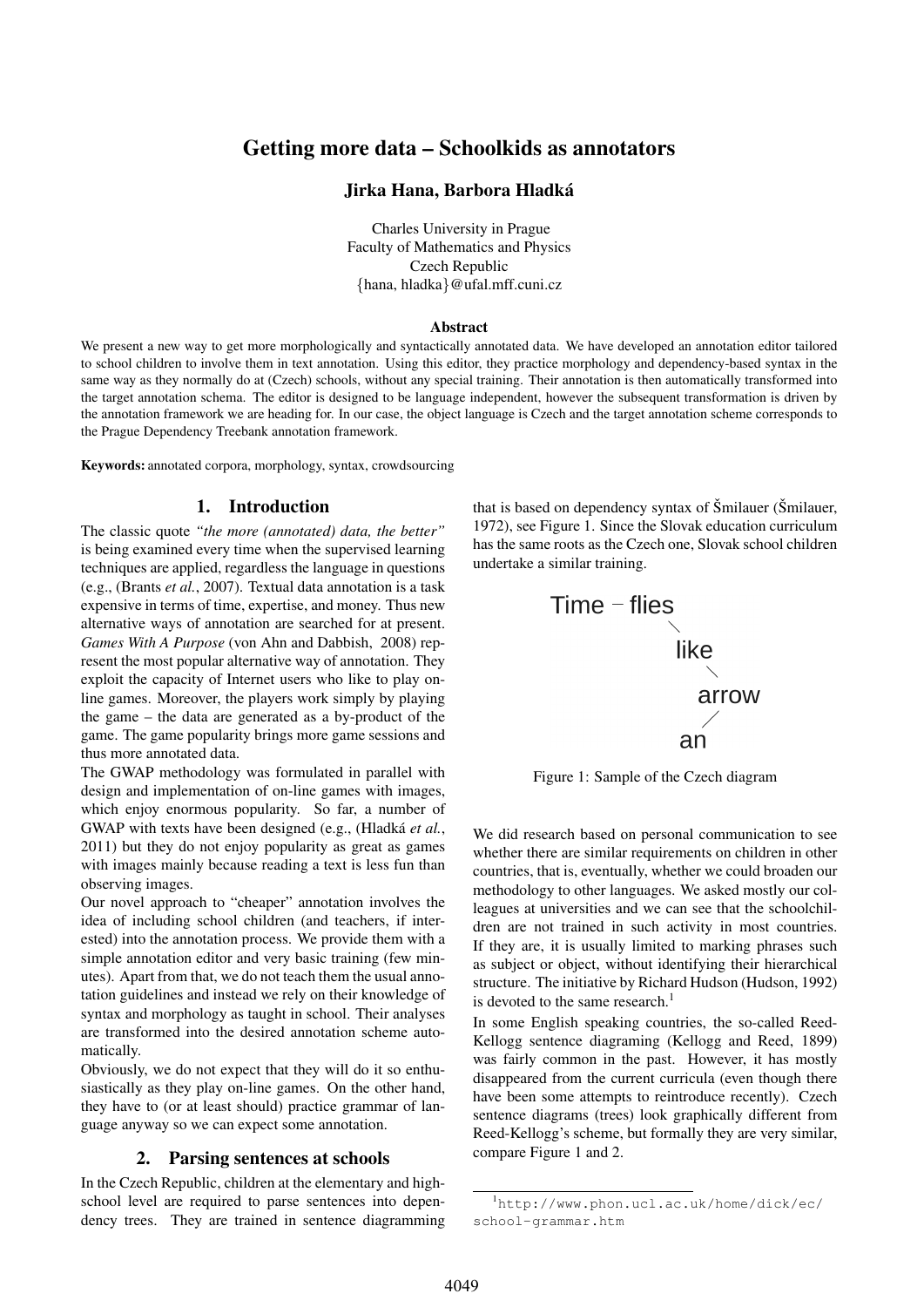

Figure 2: Reed-Kellogg sentence diagramming

## 3. Computational linguistics goes to Czech schools

We have developed a suite of applications (see Figure 3) aimed at those who want to learn about Czech grammar, whether Czech is their native or second language. The STYX system (Hladká and Kučera, 2008) is and electronic exercise book of Czech morphology and syntax based on the Prague Dependency Treebank (PDT).<sup>2</sup>



Figure 3: The STYX system

The STYX system consists of

• a database of 11,000 sentences with their morphological and syntactic analyses. The PDT data annotated on all annotation layers, i.e. on morphological, syntactic and semantic layers (49,442 sentences) constituted the candidate set of sentences from which the sentence database was composed. Then sentences from the candidate set unsuitable for schoolchildren because of too complex phenomena were discarded. This resulted in 11,718 sentences, the annotations of which were consequently transformed (see transformation $_{Styx}$ ) into the school annotation scheme - compare sentence<sup>3</sup> annotation in Figure 4 and Figure 5. In the school annotation scheme, a sentence is represented as a tree-like structure with the labeled nodes which corresponds to the representation of dependency-based syntax. Unlike a tree structure,

this structure has no root node or, from another point of view, it has two roots: a subject and a predicate.

- a user interface
	- *Charon* to select sentences from the database, i. e. to compose the exercises. Because it would be time-consuming to go over all the 11,000 sentences, it is possible to select sentences with particular phenomena.
	- *Styx* to analyze the selected sentences both morphologically and syntactically, and to check the analyses. The morphological analysis comprises part-of-speech tag assignment; the syntactic analysis comprises tree-like structure building and syntactic tag assignment.



Figure 4: Sample of PDT annotation



Figure 5: Sample of the Czech school annotation scheme

Another part of the Styx system is *Capek*, an editor which can be used to annotate arbitrary sentences morphologically and syntactically following the school annotation scheme (see Figure 6). Once the sentences are read, they are tokenized and the user can proceed with practicing<sup>4</sup> morphology and syntax. The editor exists in two versions: (1) as a

<sup>2</sup>http://ufal.mff.cuni.cz/styx

<sup>3</sup>The white kingcups have blossomed out by near stream. *U* [by] nedalekého [near] potoka [stream] už [already] rozkvetly *[blossemed out] zlut ˇ e [yellow] blatouchy [kingcups]. ´*

<sup>4</sup>When speaking about language classes, we prefer to use the term *practicing* instead of *annotation*.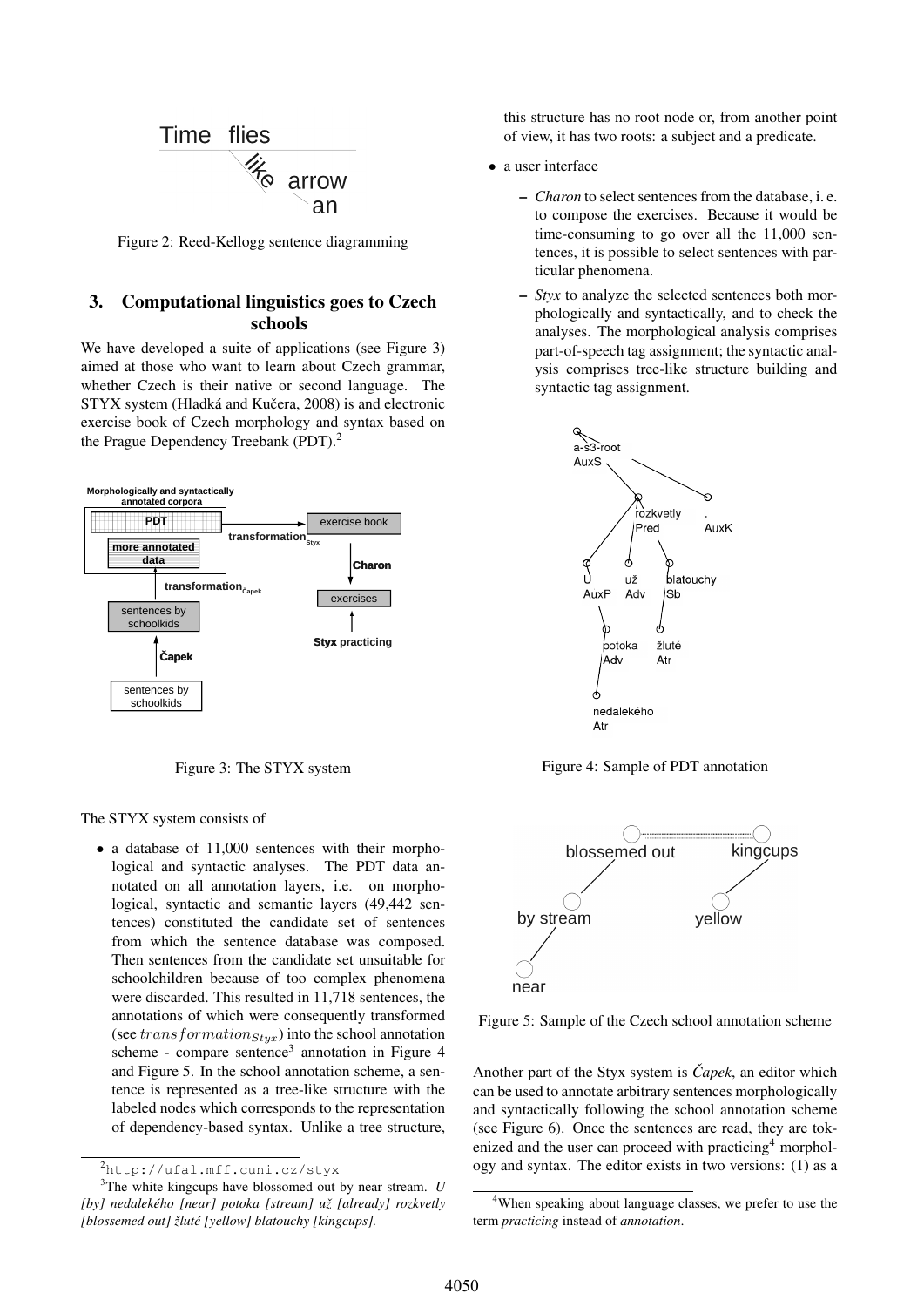

Figure 6: Screenshot of Čapek

desktop application, written in Java on top of the Netbeans Platform,<sup>5</sup> and (2) as an iOS application for iPad.

We offer the editor to teachers to use in their language classes instead of paper and pencil as they would normally do. They provide their own sentences and their pupils annotate them. We transform the result into our desired target annotation scheme and add it to an existing annotated corpus. This way we increase the volume of training data needed for supervised learning methods.

# 4. Czech textbook sentences and their processing

The *Capek* editor is designed to enable annotation of arbitrary sentences. However, to evaluate the annotation with schoolchildren, we selected a sample of 100 sentences from Czech textbooks to serve as an annotation workbench. As can be seen in Figure 7, these sentences were annotated both manually and automatically:

- An automatic annotation by the perceptron-based parser (McDonald at al., 2005).
- A manual annotation by
	- an expert-linguist according to the PDT 2.0 annotation framework using the TrEd annotation editor. $6$  We consider this annotation to be the gold-standard and we use it for the evaluation of transformation procedure  $transformation_{Capek}$  (see Figure 3).
	- two teachers and two school children following the Czech school annotation framework using the Čapek editor.



Figure 7: An annotation workbench

## 5. Transformation rules

As mentioned above, the school and PDT syntactic structures are slightly different. Therefore, we have developed a transformation procedure translating trees in the school system to the corresponding trees in the PDT one. The translation procedure consists of several steps, each focusing on a certain aspect. For example,

- 1. Tokenization: First, we have to do a different tokenization. The school structure works with words only and (mostly) ignores punctuation. The PDT system works with tokens, as it is usual in NLP.
- 2. Subject depends on predicate: We translate the structures treating subject and predicates as equal into structures where the (head of the) predicate is the root and the subject depends on it. This is done for both top-level and embedded clauses.

<sup>5</sup>http://platform.netbeans.org

<sup>6</sup>http://ufal.mff.cuni.cz/tred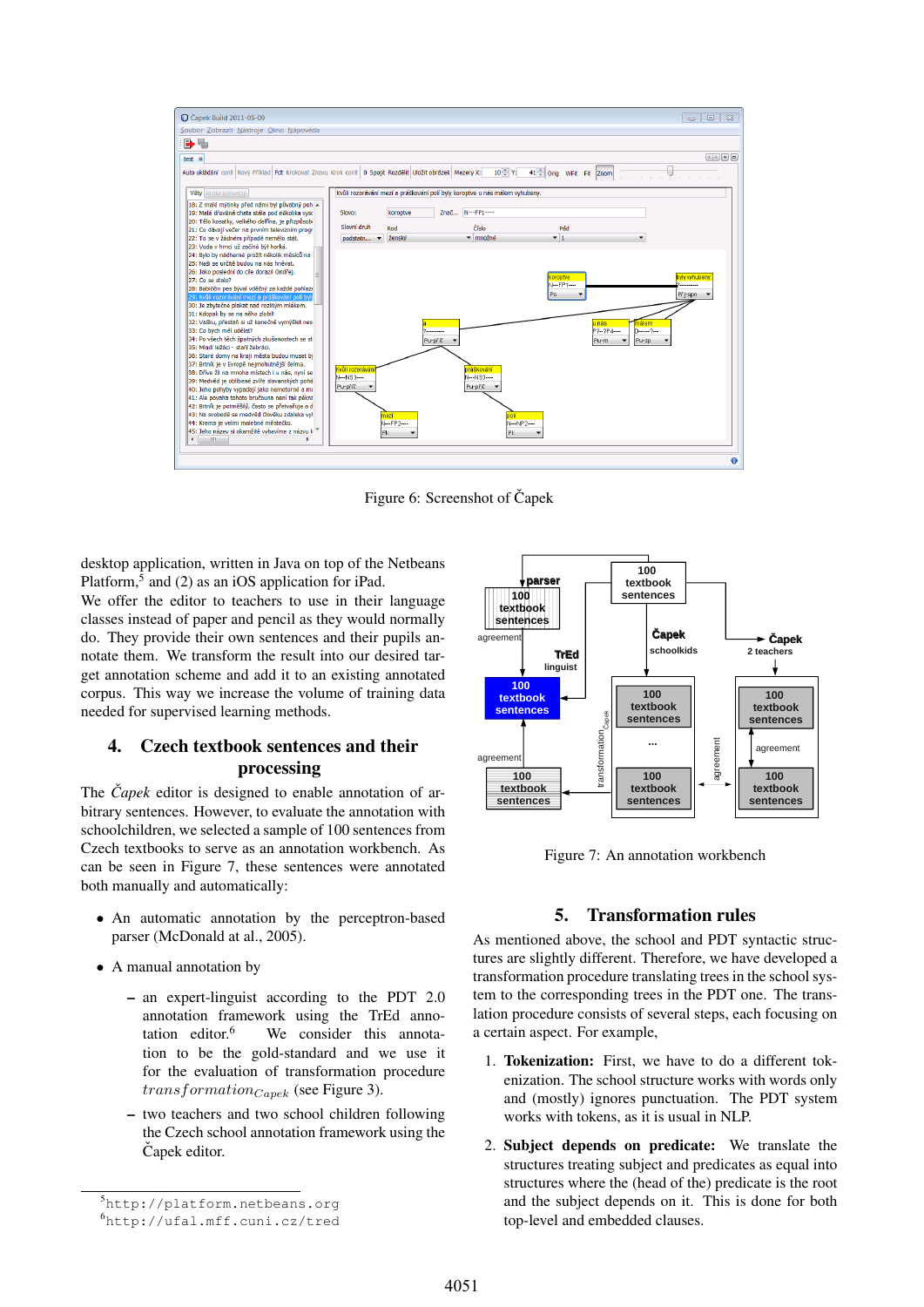

Figure 8: Subject-predicate transformation

- 3. Tagset translation: The syntactic tagset is translated using a simple dictionary. The PDT tagset contains tags not present in the school system, but they are not present at this stage, as they are used mainly with auxiliary words (see below) which do not have their nodes in the school system. These tags are introduced by later transformations as each of these phenomena is handled.
- 4. Dropping PRO subject: The school system introduces nodes for dropped subjects, which are common in Czech, while the PDT system does not represent them explicitly. We simply drop them from the structure.
- 5. Splitting multi-token nodes. As mentioned above, the school system operates on multi-word units. Auxiliary words do not have their own nodes, but instead they are considered to be some kind of inflection on content words. For example, the phrase *have been sleeping* and *sleeps* are both considered to be inflection of the verb *sleep* and thus both act as single units in the structure. Auxiliary verbs, all prepositions, modals, certain verbs such as *start*, *become*, etc. are all considered to be part of so called analytical morphology. We have to split these multi token units, as the PDT system treats all these words as separate items. This is done by a sequence of transformations:
	- (a) preposition + words: The preposition is considered to be the head while the other word (usually a noun) is the dependent. All dependents of the unit will depend on the noun.



Figure 9: Splitting multi-token nodes with preposition

(b) reflexives: As other Slavic languages, Czech uses reflexives extensively to express several functions (regular reflexive, passive, mutuality), in addition, reflexive-tantum verbs are always accompanied with a reflexive (*smat se ´* 'laugh' lit: 'laugh oneself'). These functions are distinguished in the PDT system. Currently we simply separate the reflexive pronoun from the verb and mark it as a part of a reflexive-tantum verb as this is the case in 65% of the cases (at least in the PDT data). In the future, we are planning to use VALLEX (Žabokrtský and Lopatková, 1972), a valency lexicon, to separate the reflexive-tantum and other uses. We can also use the label suggested by a parser or to train a dedicated classifier.

(c) 'to be': Forms of the verb *byt´* 'to be' are used in several complex verbal forms (future, past, conditional, nominal predicates). The PDT scheme distinguishes between auxiliary and nonauxiliary use, but since the distinction is rather subtle and the auxiliary use is by far the more common, we mark all such uses of the verb 'to be' as auxiliary.



Figure 10: Splitting multi-token nodes with reflexive

(d) Remaining multi-token units are arbitrarily split into a right branching sequence of nodes.

Examples of untreated phenomena:

- 1. All complex predicates beyond 'to be' + full verb (*stat´ se ucitelem ˇ* 'become a teacher', *zacˇ´ıt se trˇast ´* 'start to tremble', etc.) are handled by a very simple rule. First the predicate itself is split into right branching sequence of nodes, which is correct in the vast majority of cases. However, the main problem is in the distribution of dependents to the new nodes. In many cases, this cannot be done on purely syntactic grounds. For example, adverbs modifying the phrase *to start to shiver* can modify either the verb *start* or the verb *shiver*. Without considering semantics one cannot really decide which is the correct analysis as Figure 11 shows. Our procedure assigns all such dependents (except the subject) to the most embedded verb.
- 2. Coordination, apposition, insertions.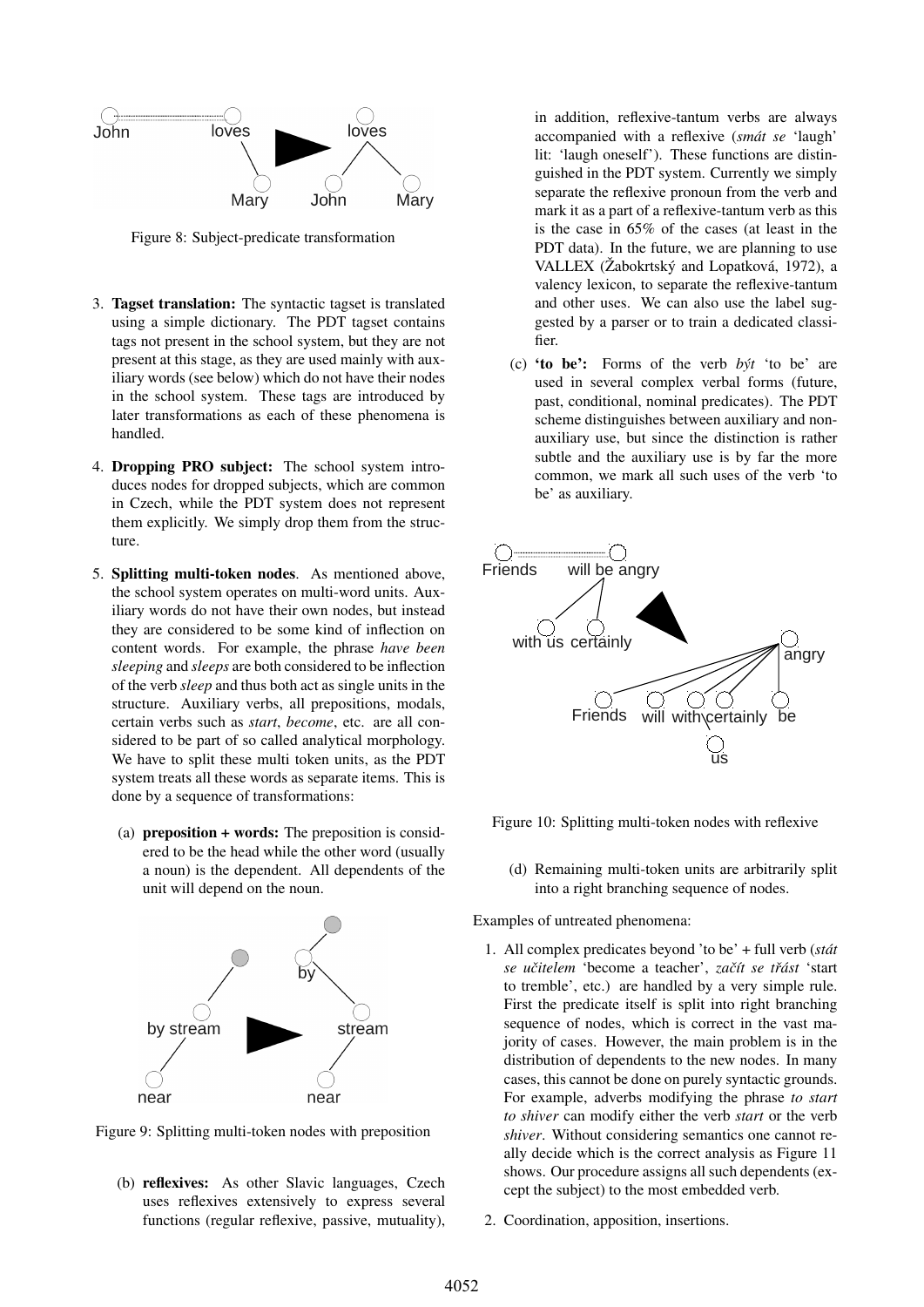

Figure 11: Adverb attachment uncertainty

All these translations can be performed within our editor – see Figure 12. The environment allows doing all transformations to be performed in a batch fashion for all sentences or step by step for individual sentence.

### 6. Conclusion

Using the annotation editor Čapek school children practice morphology and dependency-based syntax and consequently their annotation is transformed into the target annotation scheme. In our case, the object language is Czech and the target annotation scheme corresponds to the Prague Dependency Treebank annotation framework.

The transformation rules were designed to cover typical sentences practiced at Czech schools. We selected a representative sample of 100 sentences and this collection underwent both manual and automatic processing. We use the CoNLL 2007 *Unlabelled attachment score* (UAS) that measures the percentage of tokens with a correct/same head (i.e., only a correct/same dependency arc) as the agreement metric. The results are summarized as follows: UAS(parser *vs.* gold-standard) = 89%, UAS(teacher1 *vs.* teacher2) =  $92\%$ , UAS(children1 *vs.* children2) =  $85\%$ , and UAS(transformation of teacher1's annotation *vs.* goldstandard) =  $81\%$ .

Simply said, if we want to get more annotated data via the school annotation and its transformation, the parser's accuracy must be beaten. The accuracy of the 'annotation+transformation' procedure is significantly lower than the parser's accuracy. Since we have the annotation by only two teachers, two kids and a limited number of transformation rules, we cannot make final conclusions, we can make just positive and negative observations. While the parser accuracy is based on millions of statistics (mostly probabilities), the transformation's accuracy is a result of less than ten rules. We are aware of phenomena not covered by these rules and we believe that covering them will significantly improve the transformation accuracy.

However, we were quite surprised by the relatively low mutual agreement between teachers, despite the fact that they invested were annotating very carefully. Some of the discrepancies were due to errors, others were the result of different interpretation of the theory and/or individual sentences. For example, the teachers often differed whether they treated a complex predicate as a single unit or several units (is the verb *have* in *have an opportunity* an auxiliary or a full verb). It is a known fact that experts often disagree on annotation. However, in our case, they were not annotating the usual type of sentences found in newspaper-based corpora, but examples from a school textbook carefully selected (or in fact created) by the authors to correspond to the level of the syntactic theory taught in schools. The sentences are not simple, but they do not contain coordinations of unlikes, etc. either. Actually, if the teachers graded each other the way they do grade their pupils, the grades would definitely not be As.

On the other hand, we were surprised by the high mutual agreement between the school children, which was close to that of the teachers. However, we consider our subjects to be gifted students and realistically, we estimate mutual agreement for school children to be slightly below 80% in average.

We got a positive feedback from both students and their teachers, and several schools have expressed an interest to use our editor for class exercises and homeworks.

No matter how the national curricula organize language classes, we provide a crowdsourcing way how to enlarge amount of annotated data.

### 7. Acknowledgments

The authors wish to thank Lucie Medová for her active assistance in research on sentence diagramming at schools over the world. We also thank Marie Konárová for collecting the annotated data and to the teachers and school children for their time and effort spent with annotation.

This research was supported by the Grant Agency Czech Republic (projects ID: P406/10/P328 and P406/12/0658).

### 8. References

- Luis von Ahn and Laura Dabbish. 2008. Designing Games with a Purpose. *Communications of the ACM*, vol. 51, No. 8, pp. 58–67.
- Thorsten Brants, Ashok C. Popat, Peng Xu, Franz J. Och, Jeffrey Dean. 2007. Large Language Models in Machine Translation. *Proceedings of the Conference on Empirical Methods in Natural Language Processing*, pp. 858– 867. Prague, Czech Republic.
- Barbora Hladká and Jiří Mírovský and Jan Kohout. 2011. An attractive game with the document: (im)possible? *The Prague Bulletin of Mathematical Linguistics*, pp. 5– 26. No. 96.
- Ryan McDonald and Fernando Pereira and Kiril Ribarov, and Jan Hajič. 2005. Non-projective dependency parsing using spanning tree algorithms. In *HLT '05 Proceedings of the conference on Human Language Technology and Empirical Methods in Natural Language Processing*, Vancouver, Canada, pp. 523 – 530.
- Barbora Hladká and Ondřej Kučera. 2008. An Annotated Corpus Outside Its Original Context: A Corpus-Based Exercise Book. In *Proceedings of the ACL-08: HLT*